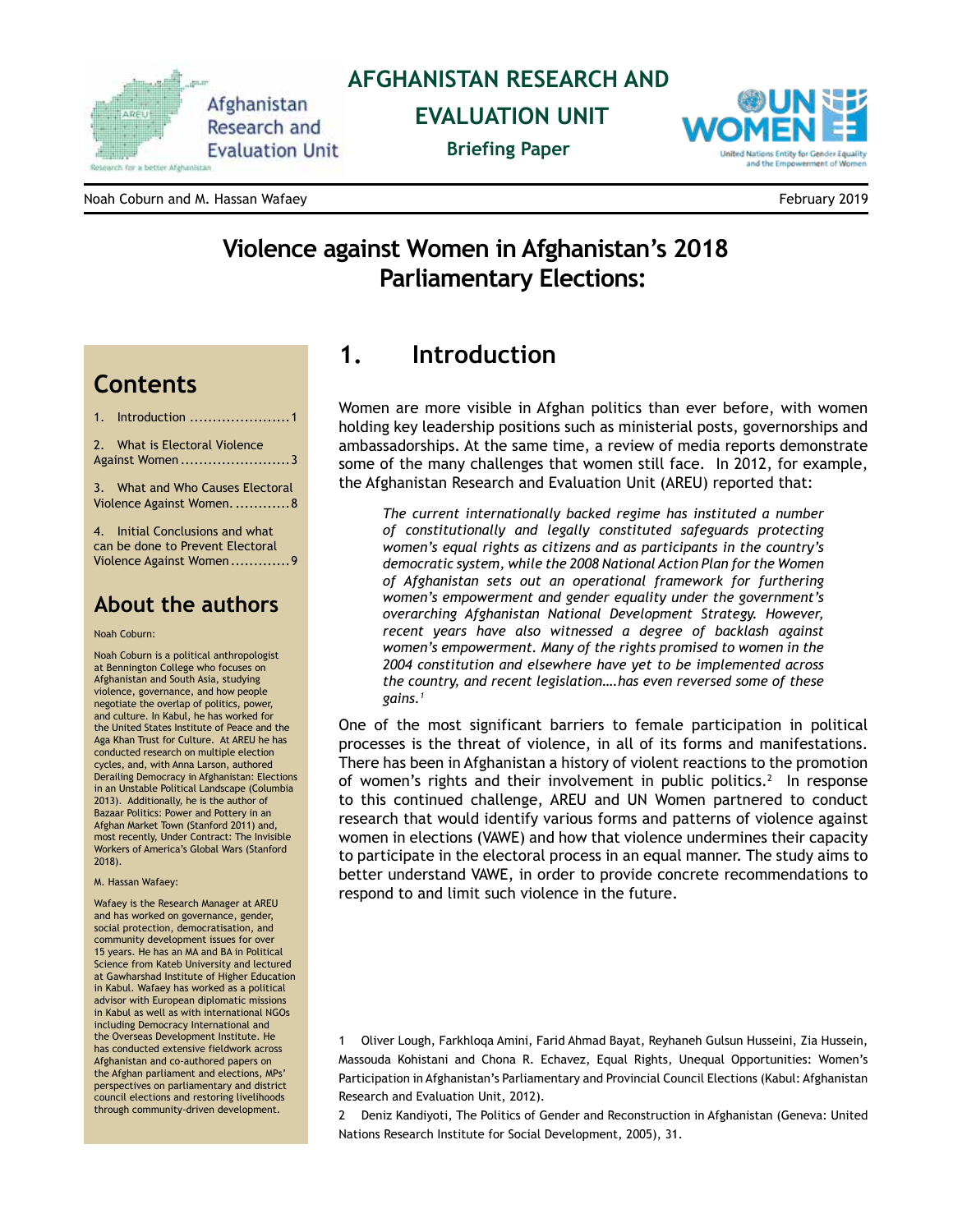To do this, AREU selected two provinces to conduct preliminary research in the first phase of the study: Nangarhar and Kabul. These provinces were selected to better compare violence in a relatively secure province, Kabul, and in a province with significant areas of insecurity, Nangarhar. Research was conducted between 13 January and 19 February 2019. The qualitative aspect of the research involved 28 semistructured interviews and 4 focus group discussions (FGDs) in both rural and urban areas with a range of participants, including parliamentary candidates, IEC staff, election observers, those who had worked on campaigns, members of civil society and local leaders. Of the 49 respondents involved in interviews and FGDs, 41 were female and eight were male. In addition to this qualitative data, AREU designed a survey that was implemented in urban areas of Kabul and Nangarhar and in three rural districts from each of these provinces. The survey aimed at better understanding general attitudes towards VAWE in the two provinces. As of 20 February, a total of 533 people have been surveyed in these two provinces.

This briefing paper provides a review of initial findings and reflections on the various forms of VAWE, as well as some potential policy recommendations for responding to and limiting VAWE. It begins by reviewing some of the types of violence cited by women in interviews and making some comparative conclusions about VAWE. It concludes with a series of broad recommendations. A more complete analysis, with specific recommendations, will be published at the conclusion of the research.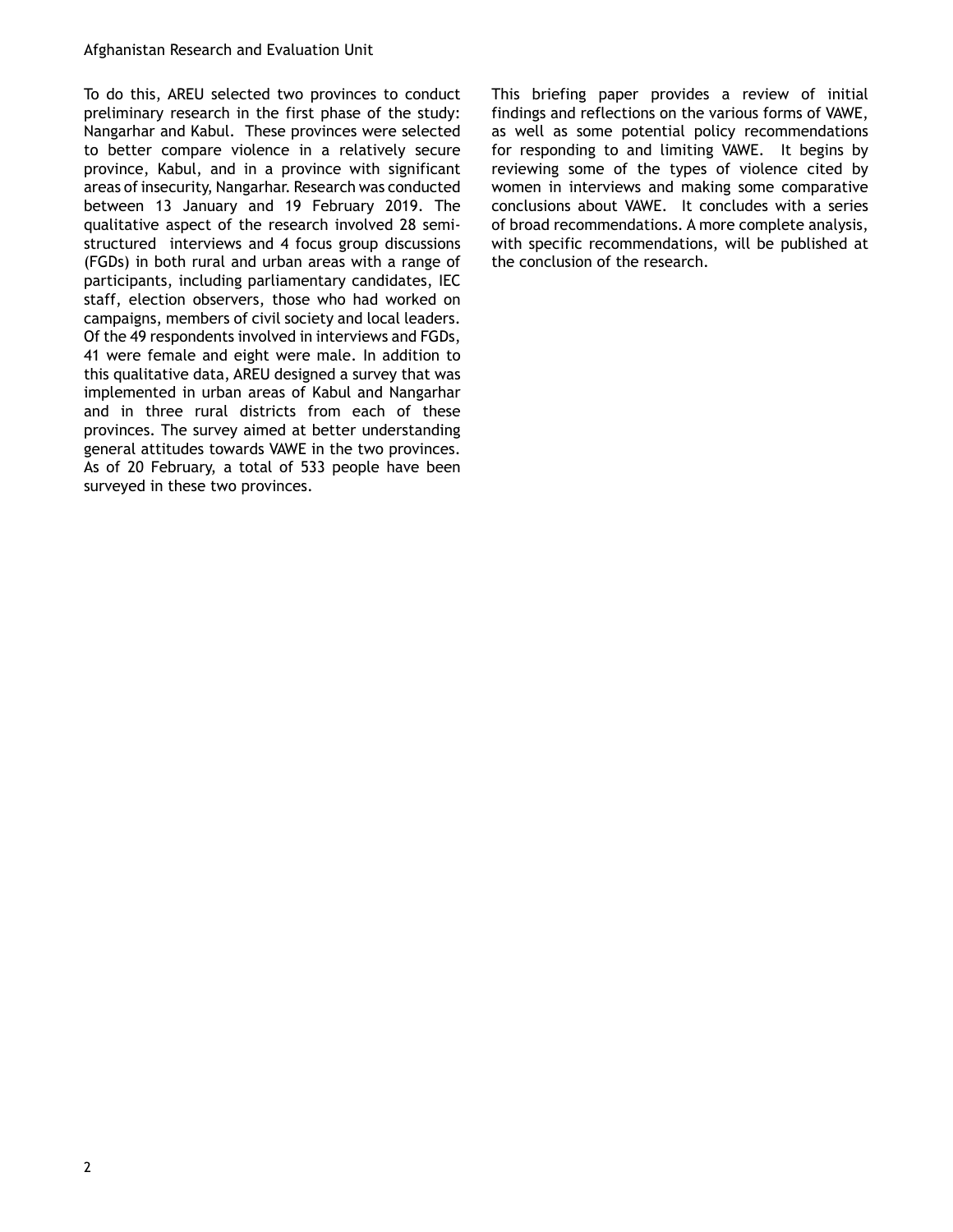# <span id="page-2-0"></span>**2. What is Electoral Violence Against Women**

The 2018 parliamentary election was held during continued violence and insecurity. According to a recent report by the United Nations Assistance Mission in Afghanistan (UNAMA), 2018 was the most dangerous year for Afghan civilians ever recorded. This violence has had a serious impact, particularly on women and children, who made up 38% of all the civilian casualties in 2018.3 Beyond the impact of war, however, women and children face a broad range of threats and forms of violence that impact them on a daily basis.<sup>4</sup> Despite all of these challenges, an estimated 45% voters succeeded in taking part in elections across the country, with the exception of one province, Ghazni.<sup>5</sup>

the same for men and women: they overwhelmingly pointed at insecurity as the primary cause (38% of women and 35% of men). In addition, for women, pressure by family members followed as the second highest ranked factor (25% of women and 21% of men). Among both respondents and in the literature, however, there is no clear consensus on how violence against women in elections should be defined and analysed.





Violence and elections are deeply interwoven in Afghanistan, with each round of voting including attacks on polling stations, voters, campaigners and candidates, as well as a variety of other forms of violence.6 Initial survey results suggest that women are less likely than men to have registered to vote previously in the 2018 parliamentary elections (50% for women to 72% for men) and that the main factor preventing women from participating in elections is

3 UN Annual Report, [Protection of Civilians in Armed Conflict](https://unama.unmissions.org/sites/default/files/afghanistan_protection_of_civilians_annual_report_2018_final_24_feb_2019_0.pdf), (United Nations, February 2019),

- 4 See, for example, UNAMA, UNHCR, Injustice and Impunity: Mediation of Criminal Offences of Violence against Women
- 5 Shadi Khan Saif, Voting for landmark Afghan parliament polls concludes (Anadolu Agency., 21 October 2018).

6 Noah Coburn and Anna Larson, Derailing Democracy in Afghanistan (Columbia University Press, 2011).

As with other political concepts in Afghanistan, it is important to understand the historical context that shapes understandings of the term. For instance, "democracy" and associated understandings of democratic processes, such as elections, need to be understood in a historical and cultural context in which gender is an essential aspect. In a series of interviews and FGDs, AREU research found that the term "democracy" was associated not just with certain political processes, but also with a series of practices that were considered un-Islamic.<sup>7</sup> At the same time, Afghan men were more likely than women to associate democracy with the behaviour of women, suggesting some problematic conclusions about the opposition

<sup>7</sup> Anna Larson, Deconstructing Democracy in Afghanistan (Kabul: AREU, 2011).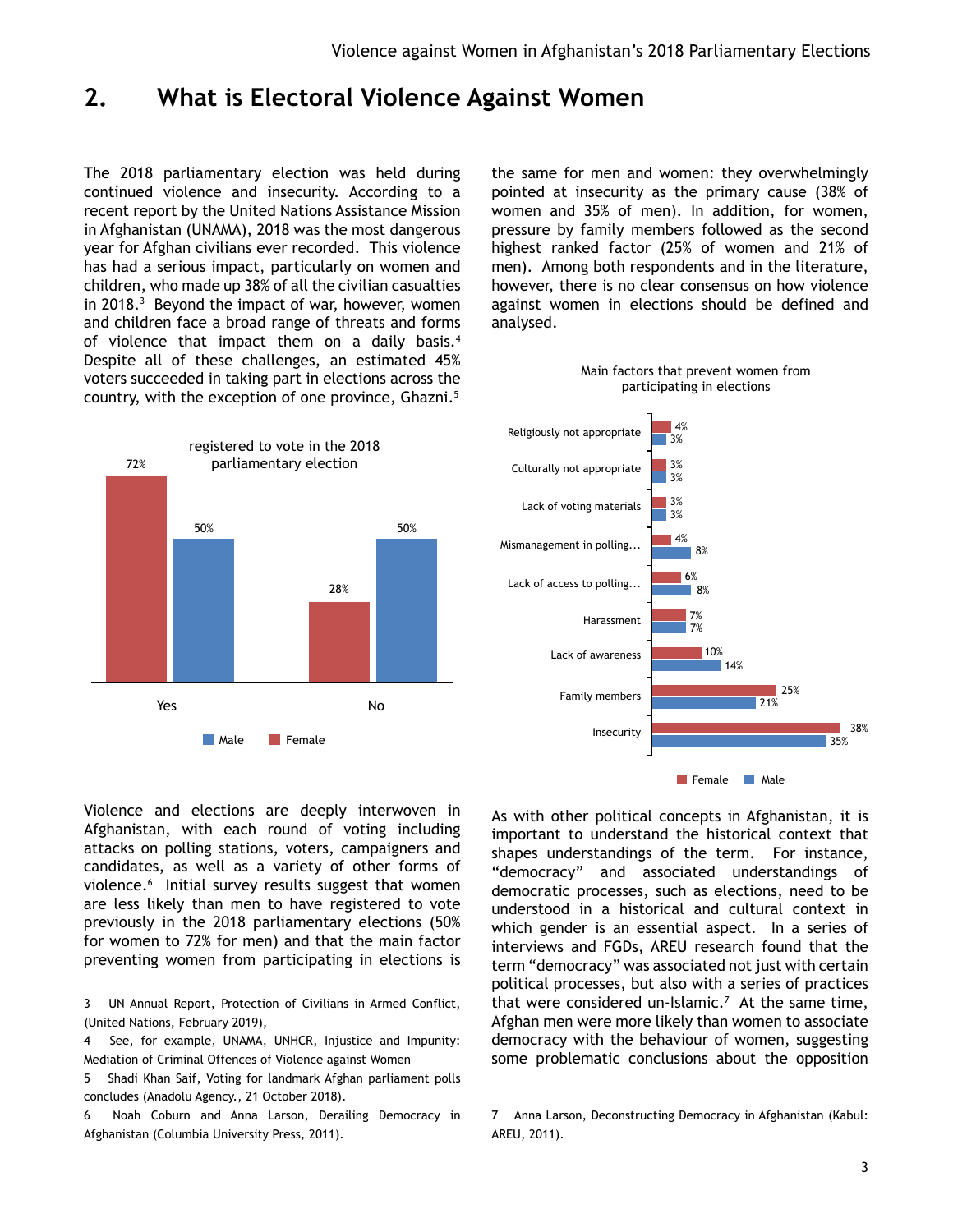of men to female participation in certain democratic processes, such as elections. Similarly, it is important to understand how violence is being understood locally and what this might mean for elections in Afghanistan.

The United Nations Policy Directive on Preventing and Mitigating Election-related Violence (2016), in particular, understands election violence as a form of political violence, which is "often designed to influence an electoral outcome and therefore the distribution of political power."8 This takes a variety of shapes and forms and is also understood in different ways at different times, ranging from direct attacks on female candidates, to psychological efforts to suppress the female vote. Qualitative data from interviews and

FGDs, and reviews of other literature, suggest that the ways in which violence is understood, does much to shape the individual's perception of it and inherently shapes the ways in which individuals believe that violence should be dealt with. It also demonstrates in many cases that the threat of violence is almost as important as physical violence itself. To better understand and prevent VAWE, it is useful to look at violence in a series of overlapping categories. These categories include:

| Types of violence                                                  | Variations                                                                                                                        | Examples cited by respondents and other incidents                                                                                                                                                                                                                                                       |  |  |
|--------------------------------------------------------------------|-----------------------------------------------------------------------------------------------------------------------------------|---------------------------------------------------------------------------------------------------------------------------------------------------------------------------------------------------------------------------------------------------------------------------------------------------------|--|--|
| Direct physical<br>violence against<br>voters, candidates,<br>etc. | Attacks on parliamentary<br>$\bullet$<br>candidates<br>Attacks on polling stations<br>$\bullet$<br>Domestic violence<br>$\bullet$ | A BBIED attack at a PD 17 Kabul polling station that killed 14<br>$\bullet$<br>on election day<br>A BBIEB attack at a registration centre PD 13<br>$\bullet$<br>Physical altercations inside polling stations<br>$\bullet$<br>Domestic violence aimed at female voters<br>$\bullet$                     |  |  |
| Indirect physical<br>violence                                      | General insecurity<br>$\bullet$                                                                                                   | An IED at a police checkpoint in Jalalabad that killed voters<br>$\bullet$<br>on their way to the polls<br>Fear of attacks on polling stations<br>$\bullet$<br>Threats by the Taliban to cut off the fingers of voters<br>$\bullet$                                                                     |  |  |
| Psychological,<br>social and<br>emotional violence                 | Intimidation<br>$\bullet$<br>Harassment<br>$\bullet$                                                                              | Harassment of female candidates by other candidates or<br>$\bullet$<br>supporters of their opponents<br>Family members preventing women from voting<br>$\bullet$<br>Women criticized by family members or other community<br>$\bullet$<br>members for voting or participating in politics in other ways |  |  |
| Sexual violence                                                    | Sexual harassment<br>$\bullet$<br>Shaming<br>$\bullet$                                                                            | Female candidates coerced sexually in exchange for the<br>$\bullet$<br>promise of votes<br>Women harassed online regarding political issues<br>$\bullet$                                                                                                                                                |  |  |
| Exclusion or<br>coercion                                           | Exclusion<br>$\bullet$<br>Coercion<br>$\bullet$                                                                                   | Exclusion based on supposedly religious grounds<br>$\bullet$<br>Women told by either family members or officials that they<br>$\bullet$<br>could not vote                                                                                                                                               |  |  |
| Structural violence                                                | Unequal access to<br>$\bullet$<br>education, justice,<br>transportation and other<br>forms of infrastructure                      | Women not knowing their rights regarding voting<br>$\bullet$<br>Women not having the ability to travel to polling stations<br>$\bullet$<br>Women unable to file complaints when denied the right to<br>$\bullet$<br>vote                                                                                |  |  |
| Fraud and<br>corruption                                            | Voter fraud<br>$\bullet$<br>Corruption<br>$\bullet$                                                                               | Reports of corruption and fraud, leading to certain<br>$\bullet$<br>candidates winning and denying voters the ability to select<br>their own representation                                                                                                                                             |  |  |

|  | Chart 1: Types of violence reported by respondents |  |
|--|----------------------------------------------------|--|

<sup>8</sup> UN Women and UNDP, Preventing Violence Against Women in Election: A Programing Guide (2017).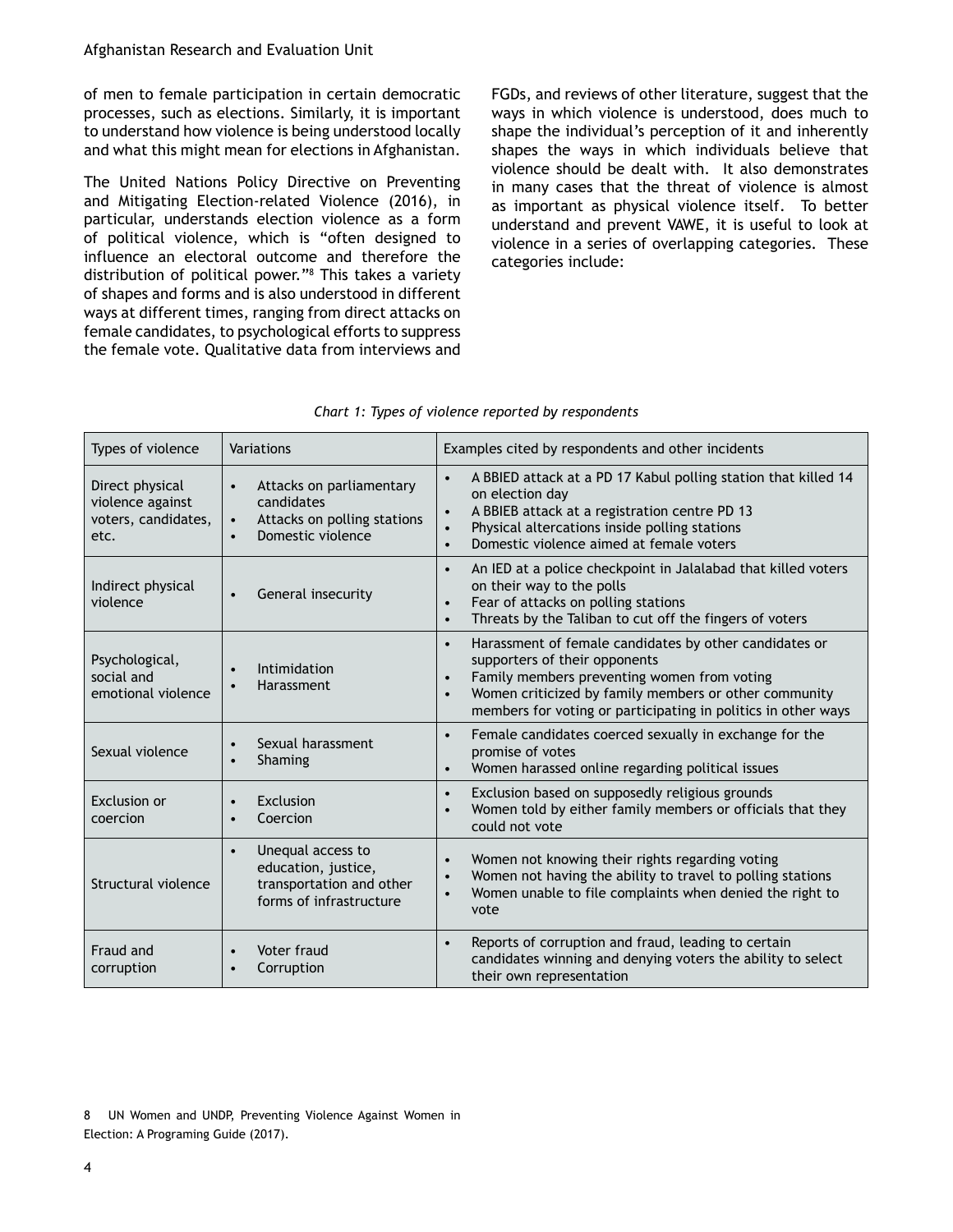# **A. Direct physical violence against female voters, candidates and campaigners**

Many respondents began their discussions of VAWE by focusing on direct physical violence against women and others who participated in elections. This included, for instance, a suicide bombing of a polling station in Kabul. Violence against candidates often threatened those who work for campaigns or find themselves near campaign events. Several respondents, for instance, cited the suicide attack on parliamentary candidate Abdul Nasser

Mommand in the Kama District, in Nangarhar. Female candidates discussed the need to hire bodyguards to keep them safe, particularly while campaigning in public places. Female candidates appeared to be targeted in a similar way to male candidates.

*"*

In areas where there are local police (Arbaki), they are not allowing us to observe the election process and were supporting specific male candidates. This was a real challenge for us. Female election observer *"*

Most of these attacks on candidates, voters or campaigners are largely attributed either to the Taliban or other anti-government groups looking to discredit the government and the electoral process, or to individuals or groups supporting a rival candidate and looking to either kill the candidate or intimidate voters.

There were also reports of less severe instances of physical violence. In one case in Nangarhar, a female polling station monitor described how the son of a candidate barged into their polling station and slapped a female election worker, who he thought was preventing people from voting for his father.<sup>9</sup>

Similarly, domestic violence may be linked to the election process, with women describing how family members, often times husbands, might beat them if they are not acting in a manner deemed acceptable. As one Malik<sup>10</sup> described: "Yes, I have seen by my own eyes in our neighbourhoods that a men beat his wife [because she want to vote for someone else] and said: 'I am your husband and whatever a husband says the wife should obey that.'"<sup>11</sup>

Direct physical violence often times has an indirect impact as well. Several interviews, for instance, pointed to the media reports of the Taliban cutting the fingers off of those who voted. This was not a factor

11 Interview KBL-VAWE-Jamal-Kh-070119.

in the areas studied, but the threat of Taliban violence still was central to most accounts. These accounts, along with rumours of other attacks on polling stations, meant the threat of violence ultimately had a much greater impact on voters, leading many to stay home, than actual attacks did.

### **B. Threats and indirect physical violence**

While accounts of direct physical violence were common, not many respondents were directly impacted by physical violence. In contrast, almost every respondent described how insecurity, threats and other forms of indirect violence impacted their participation in the election process.

Insecurity shaped the voting habits of both women and men, particularly in less secure areas. As one female head of a polling station explained: "Most people didn't register and didn't vote because of poor security situation in Nangarhar. From one side fear of Taliban and Daesh<sup>12</sup> and from the other side, fear of powerful local [commanders]...Such people create problem during elections...In the most recent election two explosion occurred in this district, both in polling stations."13

In contrast with this, female candidates were disproportionately impacted by insecurity when compared with male candidates, and insecurity greatly curtailed their ability to campaign. As one local leader described, "even in Kabul, a women candidate is not able to go to all districts of Kabul province to see people and to do campaign. The reason for this are armed group, kidnapers and other criminals."14

The impact of these threats is often combined with other types of violence against women. For instance, in Nangarhar there were no accounts of women being killed for voting. However, there were numerous references to women being physically punished or even killed for leaving home without permission or otherwise defying the male members of their families. These rumours are augmented

by media articles about such cases,15 and in interviews these cases were brought up as another reason for women not voting, demonstrating how violence in other areas shaped elections as well.

*"* Campaigners were bullied and there were rumors about them on social media. - Female

*"*

candidate

<sup>9</sup> Interview, NGR-BSD-VAWE-Razia-SA-160219.

<sup>10</sup> Local elder, often times acknowledged by the government as an informal representative of a certain area.

<sup>12</sup> The movement supporting the Islamic State (ISIS) in Afghanistan.

<sup>13</sup> Interview, NGR-SR-VAWE-Shakilla-SA-110219.

<sup>14</sup> Interview, KBL-PGHN-VAWE-Jan-IG-200119.

<sup>15</sup> See for example, Jethro Mullen and Masoud Popalzai, Woman stoned to death in Afghanistan over accusation of adultery (CNN, 4 November 2015).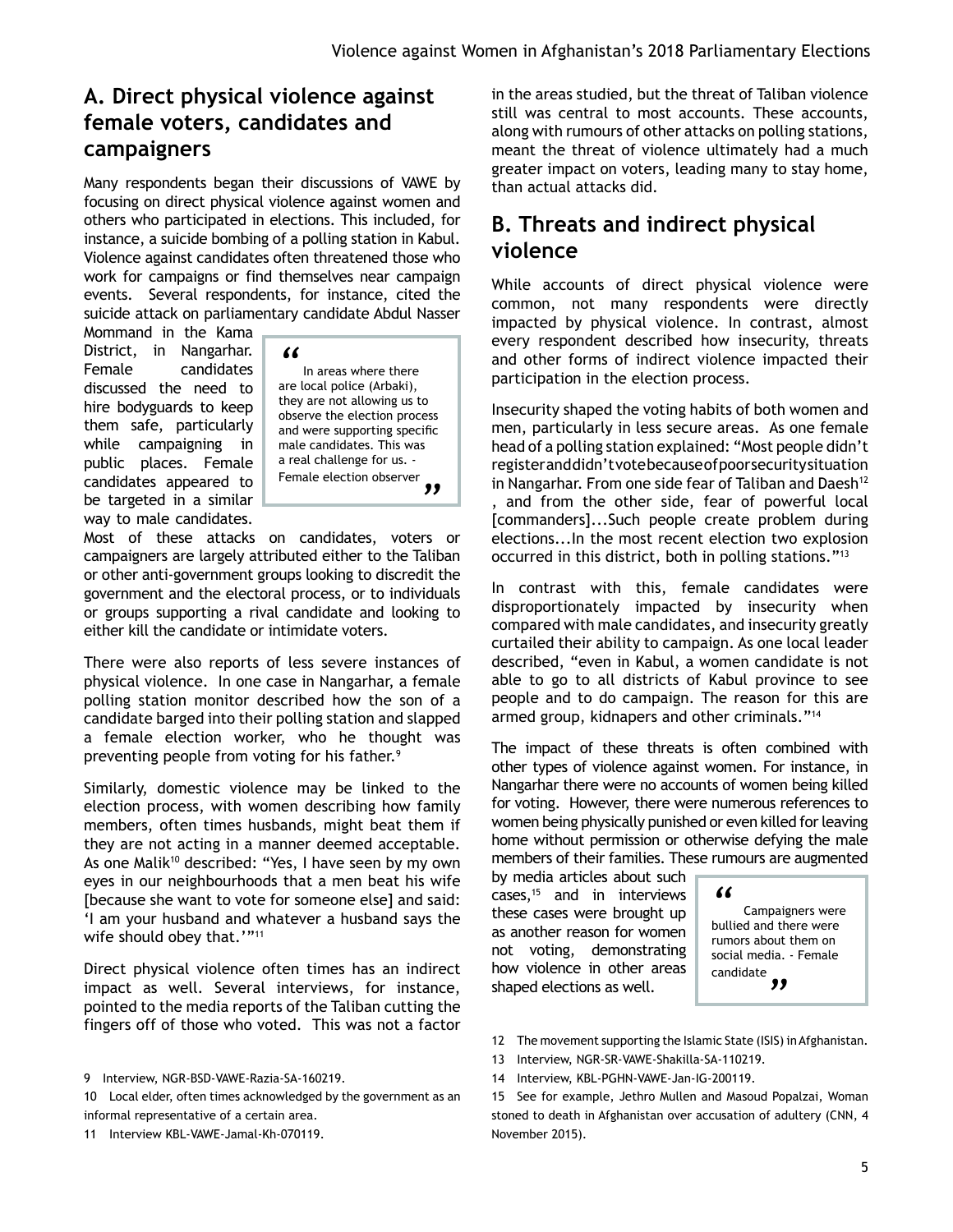### **C. Psychological, social and emotional violence**

Closely related to threats and indirect physical violence, women are subject to a range of psychological, social and emotional violence that impact men much less. This violence oftentimes builds on social and cultural norms around the role of women in politics. As one female head of a polling station stated: "The first challenge is cultural beliefs of this society where men lead and rule women. Without their permission women can't take any personal decision."16

Several respondents explained that men in their families attempted to directly control who they voted for or if they voted at all. In some instances, even highly educated women reported being criticized by their husbands or other relatives if they supported the wrong candidate, making it more difficult for them to participate meaningfully.

Social pressure is also applied around issues of women's participation more generally. One female candidate interviewed described how while staging a campaign rally, she was interrupted by a Wakil-e Guzar17 who criticized the women and all present, saying that "it was shameful for females to be politician and, as a result, shameful for anyone who supported them."18

Respondents also cited instances of female candidates being bullied, particularly through social media and in other forms. One female candidate was said to be receiving 40 to 50 harassing SMS messages a night.19While in some cases, such harassment was said to make women even more determined to participate in the election process, the psychological toll was clearly severe and impacted both candidates and voters alike.

# **D. Sexual violence**

Sexual violence against women during election was the most difficult area to gather data on, and had rarely been discussed in public sphere due to cultural and security sensitivities, though it was

*"* I don't have the power to stand against political parties and powerful men. - Female candidate from Kabul *"*

raised subtly in multiple interviews. Most of female candidates interviewed for this study reported a variety of shapes and forms of sexual violence against women candidates. One candidate said "I believe 50% of female candidates faced sexual harassment. Such candidates were promised positions [in exchange for sexual acts], but often this never occurred. After the election day, I submitted a complaint to IECC in a USB and CD where I had documented such harassment, but they refused to review the documents."20

In other cases women were more indirectly sexual harassed. Multiple candidates were criticized for campaigning publicly and the fact that they travelled extensively led to complaints and rumours that they were acting inappropriately. Another candidate was faced with rumours on Facebook that she had had sexual relations with a male candidate. This led other commenters to threaten her with physical harm. In another similar case, it was rumoured on Facebook that a candidate who had divorced her first husband and remarried, had not actually been officially divorced, meaning that she was committing adultery. In another instance, it was said, one female received more than 50 direct messages a night promising votes in exchange for kisses or other sexual acts. $21$ 

16 Interview, NGR-SR-VAWE-Shakilla-SA-110219.

17 Local leader and representative of the people living in a specific urban neighbourhood.

18 Interview, KBL-KBL-VAWE-Hamida-SA-300119.

19 Sexual views on female candidates; from kissing to men's nonsense (Azadi Radio)

20 Interview, NGR-SR-VAWE-Shakilla-SA-110219. While it was impossible for AREU to independently verify these claims, they were an important theme in repeat interviews. This suggests that even if such violence is not in fact happening, the fear of such violence impacts how women operate politically.

21 Sexual views on female candidates; from kissing to men's nonsense (Azadi Radio)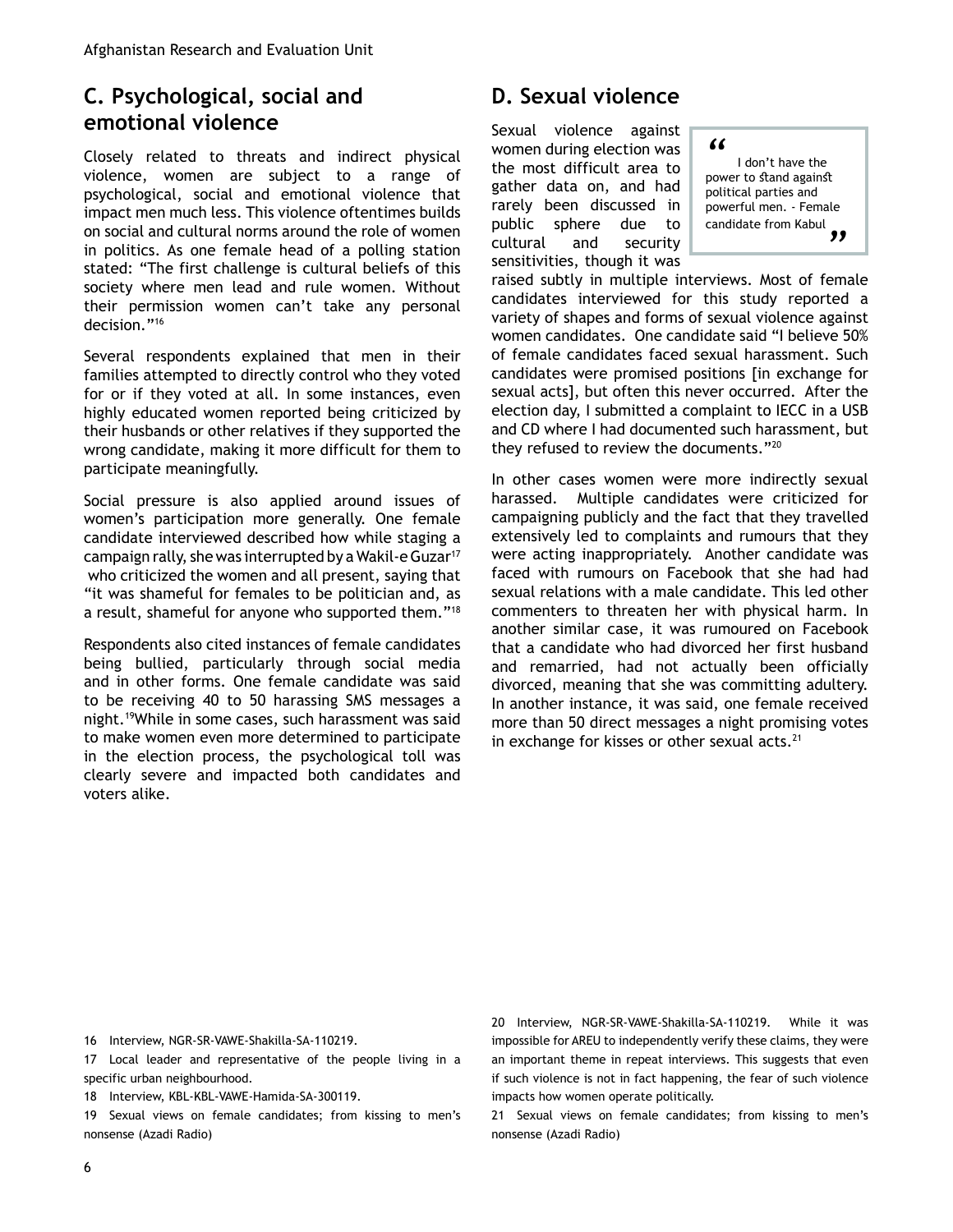#### **E. Exclusion or coercion**

Women also report being unable to participate in elections or, when they are allowed to participate, being pressured to vote for a specific candidate. In many interviews, women, for instance, acknowledged that they needed the permission of male family members to vote, usually their husbands. The same was true for most female candidates, who struggled to campaign without the full support of male family members.

In other instances, it was stated that women were denied the right to vote for supposedly religious reasons by religious leaders who argued that it was against Islam for women to participate in politics. This religious pressure on women not to participate in politics can also be more indirect and, as one campaigner stated, "it is difficult for women to stay in a mosque [for a campaign event] for long."<sup>22</sup>

Similar to reports of women being denied the ability to vote were reports of coercion where women were instructed to vote in certain ways. This pressure often came directly from family members, though in some cases there may be wider pressure from community members to vote for certain candidates. Women were considered more susceptible than men to be victim of this type of pressure.

Relatedly, it is worth noting that there is limited confidence in the secrecy of individual votes. Respondents mentioned ways in which votes had been made public and some felt that secrecy was not guaranteed. This meant that if female voters defied their families or communities while voting, they felt it likely that this information might become public.

### **F. Structural violence**

Respondents also pointed towards structural inequalities and other structural constraints that prevented women from voting. The most common of these was education, with both women and men pointing to a lack of literacy and low-levels of female education as leading to the exclusion of women from the voting process. Similarly, it was argued, there were fewer female candidates, because education levels among women were lower.

When it came to voting, the other major structural challenge pointed to was transportation. Female candidates, in particular, claimed that they struggled to get all of their supporters to polling stations because women are often not allowed to travel significant distances alone or, in some cases, unable to do so even with a male relative. The distance to polling stations thus disproportionately impacted women over men.

## **G. Fraud and corruption**

Finally, some respondents emphasized the denial of the power of the vote through fraud or corruption as an act of violence. This was more commonly reported by men in interviews than it was by women, though fraud and corruption clearly impact both men and women.

As one man in Nangarhar explained, "I think that violence is taking the vote of another person by force or through fraud, or by forcing a person to vote in a certain way through money or power."23 Another malik interviewed suggested that fraud by the elite did violence to the votes of all Afghans, while

*"* Men need more awareness of the value of women's vote. Women are more interested in politics than they were in the past, but there is still gender discrimination and that is why women can't get higher into the political ranks. Women need to see more political leaders in the higher ranks to encourage their participation. - Female election monitor .10N<br>99

also suggesting that the lack of infrastructure to bring women to polling stations should be considered violence.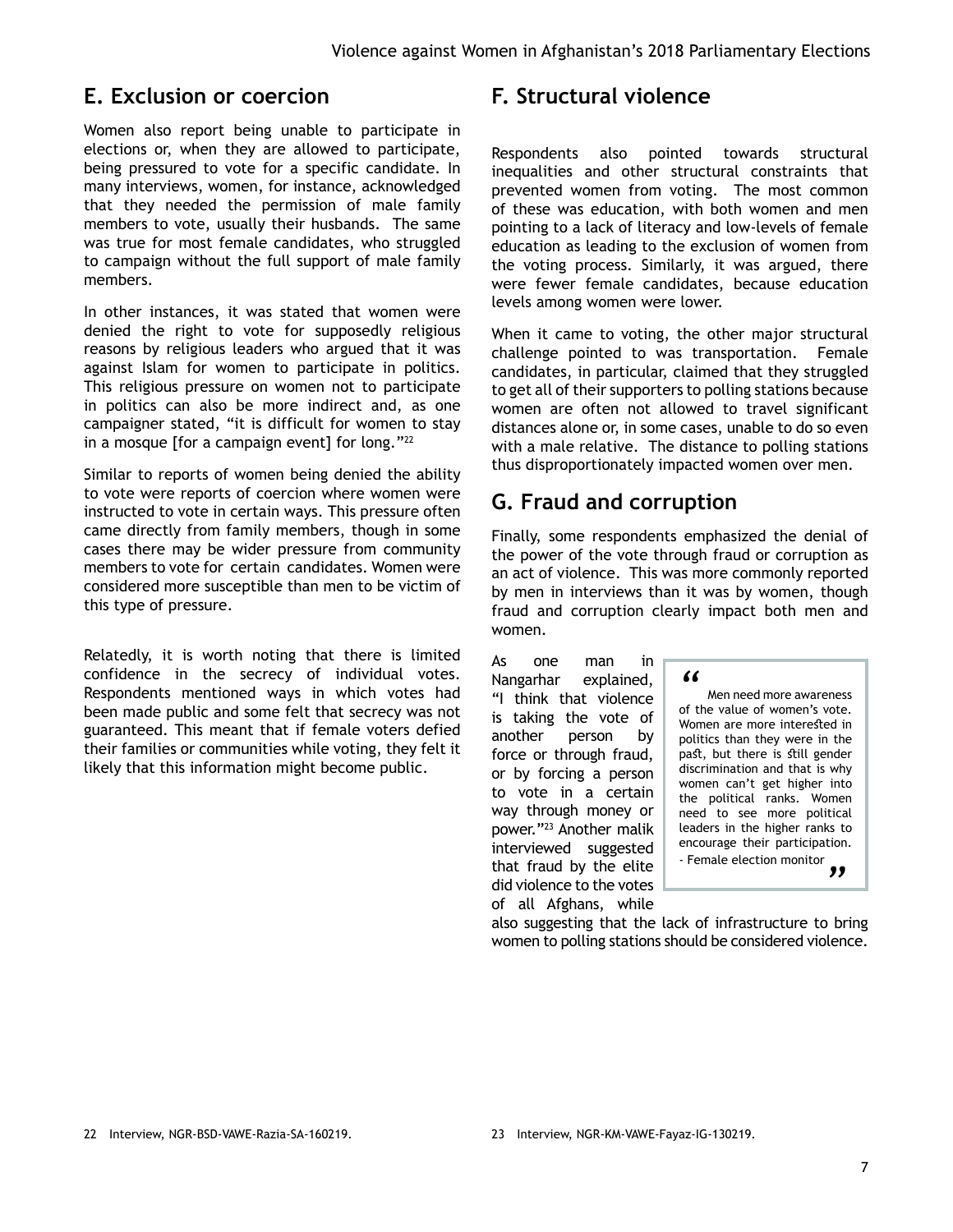# <span id="page-7-0"></span>**3. What and Who Causes Electoral Violence Against Women**

As the section above suggests, there are multiple forms of violence that women are subjected to during the voting process and there are also multiple causes of that violence. The majority of respondents pointed first to **the Taliban and other anti-government groups** as targeting electoral processes more generally, and women in particular. This includes attacks on polling stations and the popular threat of cutting off the fingers of those that participate in elections.

At the same time, however, **other candidates** were seen at the root of certain attacks. These candidates are often supported by **other local power holders** who work to undermine women's participation in elections either to drive support towards their candidate of choice or for more cultural reasons. **Local communities** were also seen in more conservative areas as infringing on the women's right to vote and at times using violence to exclude them from elections. **Families, and male relatives** in particular, are also important gatekeepers who may use violence to prevent voting. This included accounts of domestic violence, but also, more commonly, simply the exclusion of women from electoral processes. Closely related to this, **social and cultural norms**, were often pointed to as the root cause of this disproportionate inability to participate in political processes.

More indirectly, the Afghan government was accused by several respondents of not doing enough to curtail VAWE. In particular, **the IEC** was singled out for not having more robust protections for women, both as voters and as candidates. Similarly, while no respondents complained directly of **the ANP** causing violence, there was a sense that they were not doing enough to prevent violence. As one female candidate explained: "I went to police and complained about, but police told me to bring the evidence, at least the cars plate number. Well, it was late evening time, in darkness my campaigner was not in a condition to note the car's plate. So, police didn't follow up it."<sup>24</sup> Opinions about **civil society groups** were more mixed, with many thinking that they are helpful, but some respondents still insisting that they were not doing enough to prevent violence.

*"* Look at me. I am not one person. I am many people. I have to do my professional work, I am a mother, I am a nurse, who cares for her family, and I have to be a traditional women and deal with the customs of my family. At first, my husband was always asking, "why are you coming home late? Who are you talking to?" And finally, I had to tell him, "you are interfering. If you don't like my political work tell me to stop, and I will stay home and be the best housewife. It is no big deal. But if you want me to continue working, you cannot interfere. It is not a big deal. I am like water and can be added to anything." After that, I was fine with my family. - Female candidate ng."<br>*"*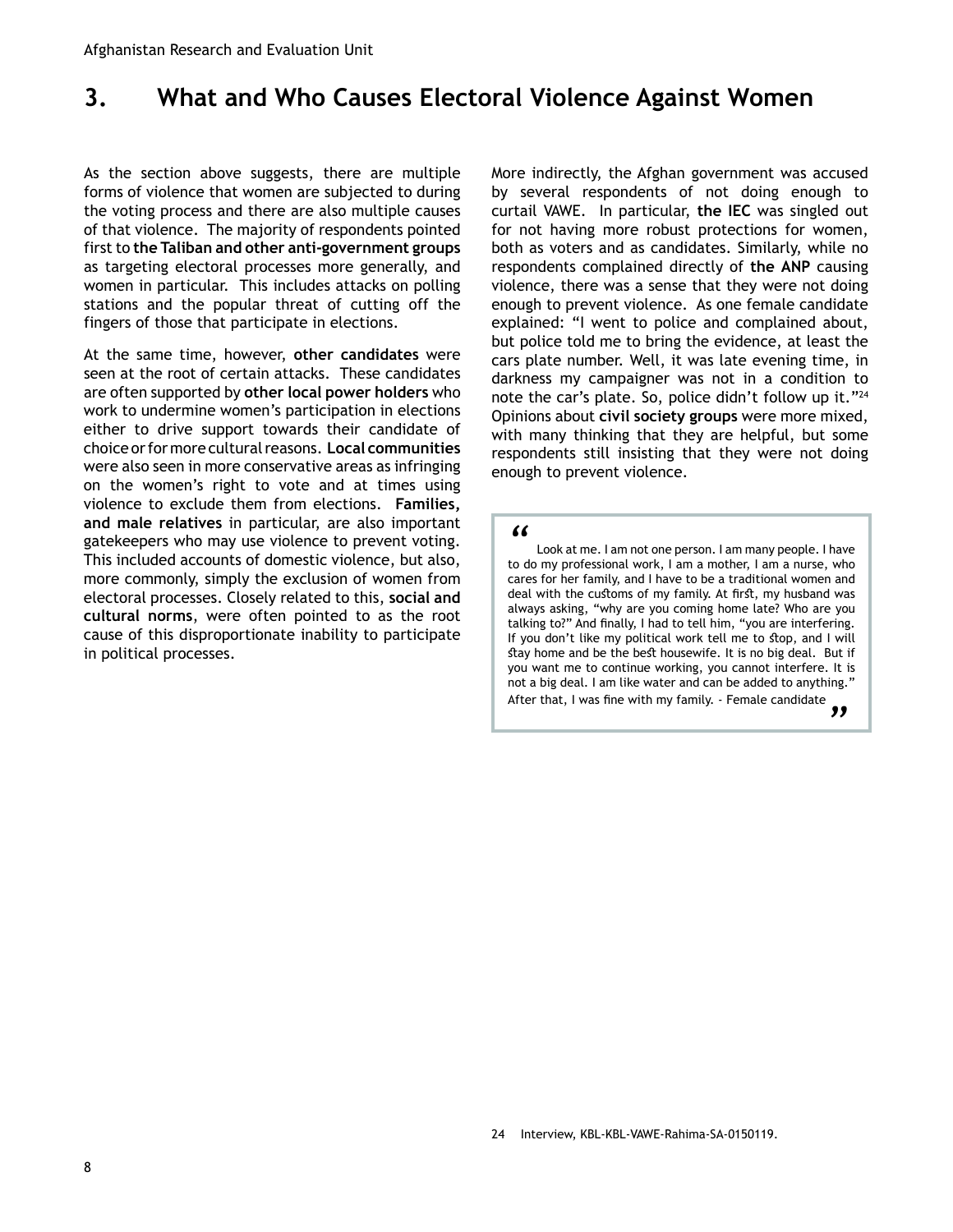# <span id="page-8-0"></span>**4. Initial conclusions and what can be done to Prevent Electoral Violence Against Women**

While the categorizations of violence above provide an initial model for analysing and understanding VAWE, some conclusions can be made across categories, as well as preliminary recommendations which will be expanded upon in the final report.

Insecurity and other forms of election violence affect both men and women: As long as there is widespread insecurity in Afghanistan, it is likely that elections and the political processes connected with them will continue to be violent, and that the impact of violence will remain unequal.

Despite similarities between violence against men and women, women are disproportionately affected: This is most clearly seen in the difficulties of women to access polling sites, but is also clear in the wide array of challenges that hamper female candidates during the campaign process. For instance, a female candidate described how, as a woman, she could not drive or attend meetings at night. Similarly, she was teased by other politicians who wanted to know why the men in her community could not represent themselves, but needed a female candidate.

Physical, psychological and other forms of violence often blur together: While the violence that gains the most attention in the media are oftentimes physical attacks, this physical violence is often combined with psychological and other forms of violence. Attacks, for instance, led to fear about the election process more generally.

Violence often combines with other forms of discrimination: VAWE also cannot be separated from the social and cultural context it takes place in. Women faced violence, discrimination and a wide array of other challenges that create a political culture that generally seeks to exclude women.

Weak institutions contribute both to the exclusion of women and other forms of violence

Violence continues not because there are no laws to deal with it, but because these laws are not being implemented. "Laws encourage women to participate and there is no law that hinders women's participation. There are many IEC regulations designed to establish polling centres and registrations centres for women. Despite this, there are still villages around the country, where these facilities are far away and where it is impossible for women to reach them."25



Steps that IEC can take in order to prevent violence aganist women during election

25 Interview, KBL-Observer-FEFA.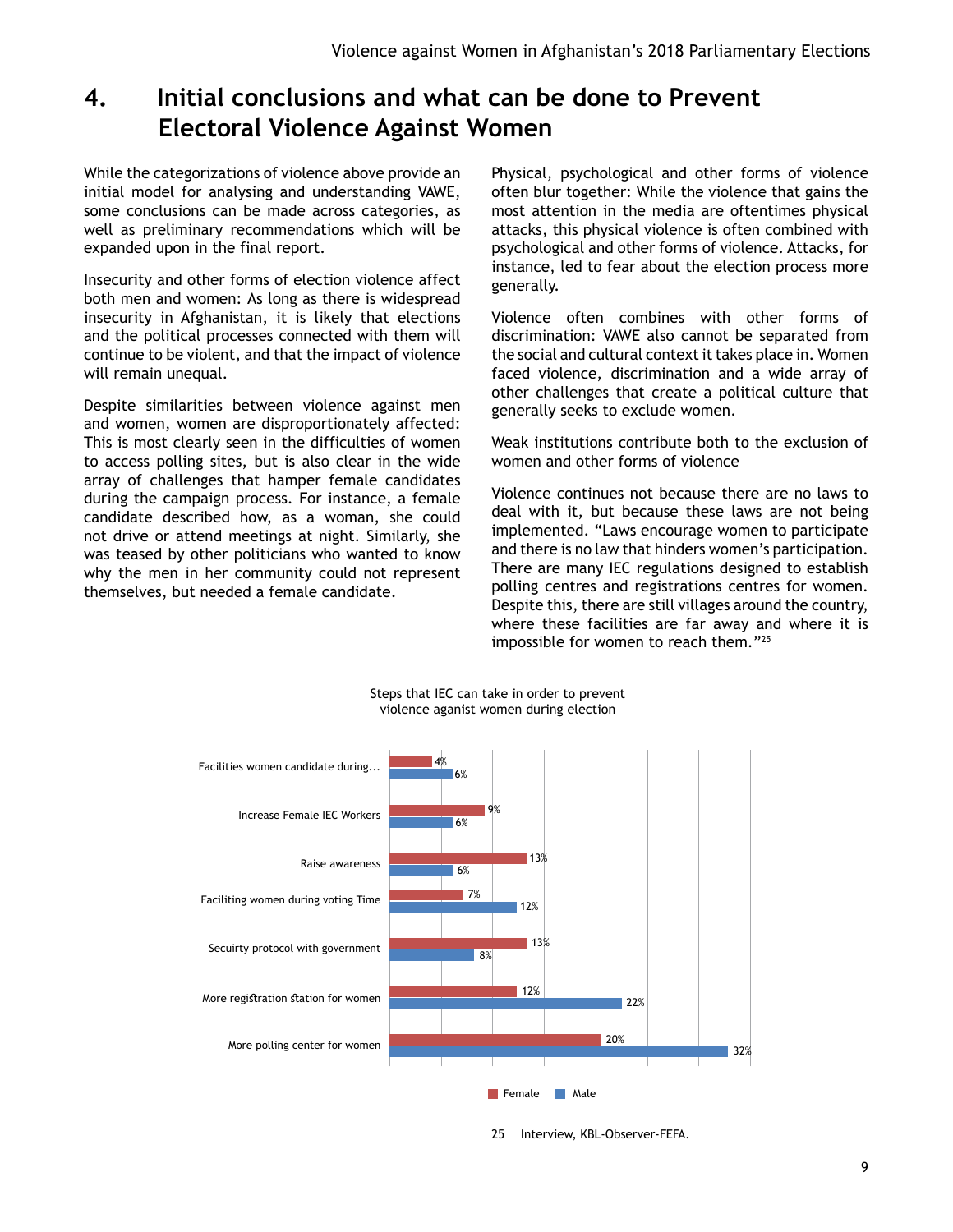No single path forward for preventing violence: Since there are such a variety of causes of violence against women in elections, it is not surprising that there is no single solution. The final report on VAWE will go into greater depth in providing recommendations, but initial findings suggest that women would benefit from:

- Better protection of female candidates
- Better protection of female voters
- Better support structures within elections for women. In particular:
- More female staff working in election centres
- More female police at polling stations
- Better transportation facilities for women to vote
- Better voter education on women's rights so that both women and men are aware of the rights of women when it comes to elections
- Better enforcement of current voting laws, particularly targeting those that work to deny women the right to vote
- Better partnering with the media, a key force in shaping perceptions around elections, in terms of messaging around VAWE
- More visible female political leadership to encourage greater participation of women at all political levels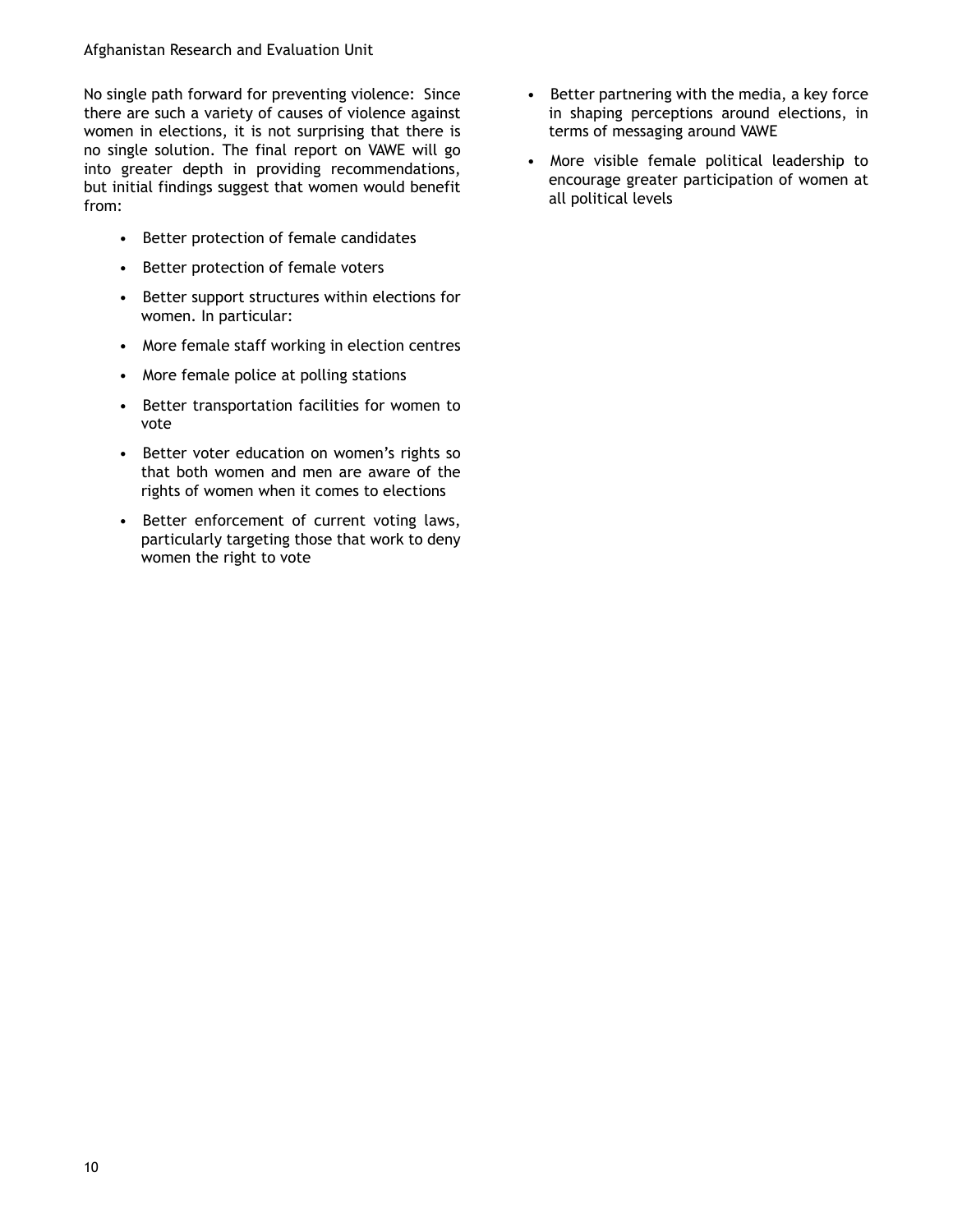# **Acronyms**

| <b>AREU</b>  | Afghanistan Research and Evaluation Unit         |
|--------------|--------------------------------------------------|
| <b>ANP</b>   | Afghanistan National Police                      |
| <b>BBIED</b> | <b>Body Borne Improvised Explosive Device</b>    |
| IEC.         | <b>Independent Election Commission</b>           |
| <b>IECC</b>  | <b>Independent Election Complaint Commission</b> |
| <b>UNAMA</b> | United Nations Assistance Mission in Afghanistan |
| <b>VAWE</b>  | Violence against Women in Elections              |
|              |                                                  |